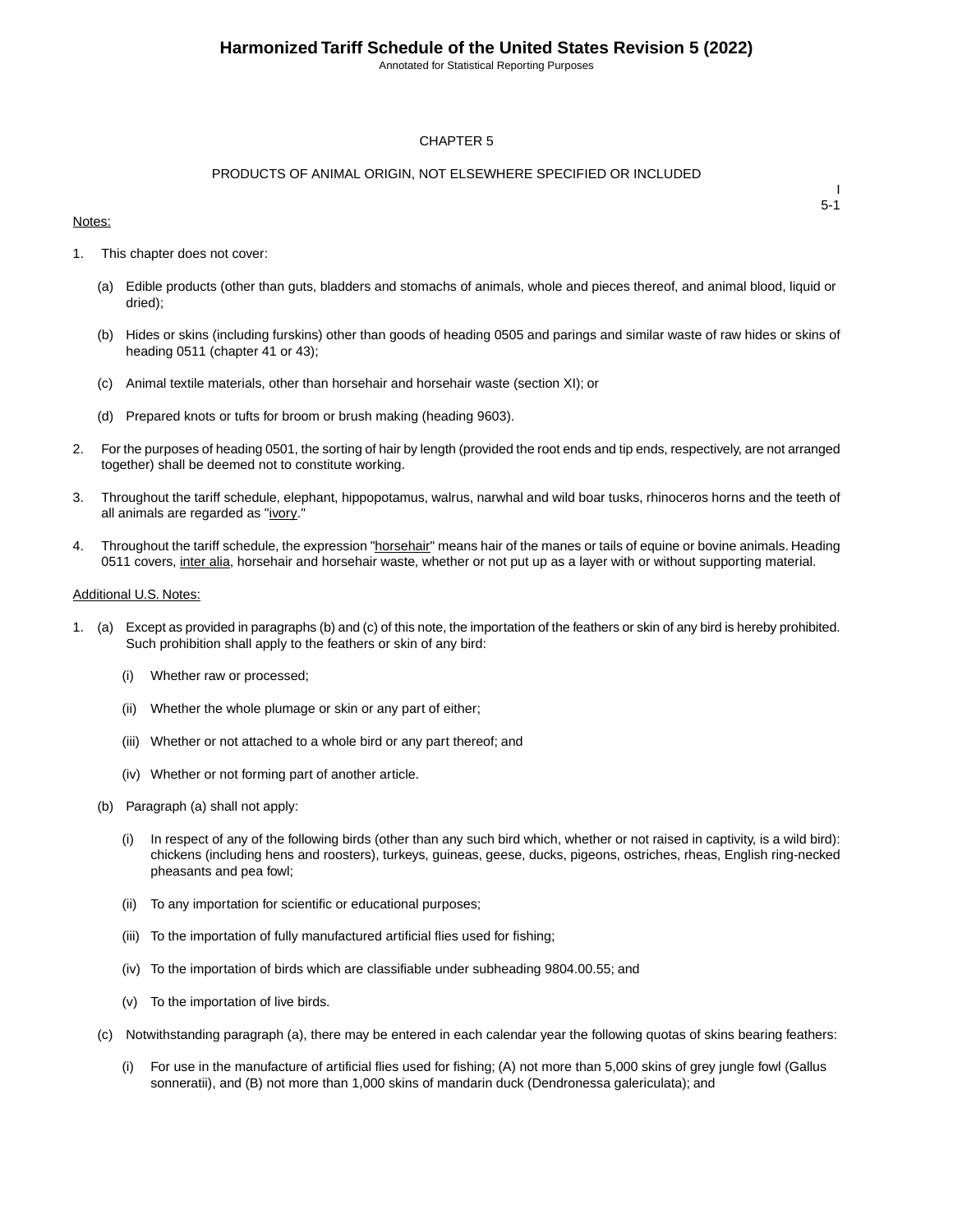Annotated for Statistical Reporting Purposes

Additional U.S. Notes: (con.) I 5-2

> (ii) For use in the manufacture of artificial flies used for fishing, or for millinery purposes, not more than 45,000 skins, in the aggregate, of the following species of pheasant: Lady Amherst pheasant (Chrysolophus amerstiae), golden pheasant (Chrysolophus pictus), silver pheasant (Lophura nycthemera), Reeves pheasant (Syrmaticus reevesii), blue-eared pheasant (Crossoptilon auritum) and brown-eared pheasant (Crossoptilon mantchuricum)  $1/$

For the purposes of these quotas, any part of a skin which has been severed shall be considered to be a whole skin.

- (d) No article specified in paragraph (c) shall be entered except under a permit issued by the Secretary of the Interior. The Secretary of the Interior shall prescribe such regulations as may be necessary to carry out the purposes and provisions of paragraph (c) (including regulations providing for equitable allocation among qualified applicants of the import quotas established by such provisions). Whenever the Secretary of the Interior finds that the wild supply of any species mentioned in paragraph (c) is threatened with serious reduction or with extinction, he shall prescribe regulations which provide (to such extent and for such period as he deems necessary to meet such threat):
	- (i) In the case of grey jungle fowl or mandarin duck, for the reduction of the applicable import quota; or
	- (ii) In the case of any species of pheasant, for the reduction of the import quota established for pheasants, for the establishment of a subquota for such species of pheasant, or for the elimination of such species from the import quota for pheasant, or any combination thereof.

The authority granted to the Secretary of the Interior by the preceding sentence to reduce any import quota shall include authority to eliminate such quota. 2/

- (e) Any article of a kind the importation of which is prohibited or subjected to a quota by paragraphs (a), (b) and (c) above, and which is in the United States shall be presumed for the purposes of seizure and forfeiture to have been imported in violation of law and shall be seized and forfeited under the customs laws unless such presumption is satisfactorily rebutted; except that such presumption shall not apply to articles in actual use for personal adornment or for scientific or educational purposes. Any article so forfeited may (in the discretion of the Secretary of the Treasury and under such regulations as he may prescribe) (1) be placed with any agency of the Federal Government or of any State government, or any society or museum for exhibition or scientific or educational purposes, or (2) be destroyed.
- (f) Nothing in this note shall be construed to repeal the provision of the act of March 4, 1913, chapter 145 (37 Stat. 847), or the act of July 3, 1918 (40 Stat. 755), or any other law of the United States, now of force, intended for the protection or preservation of birds within the United States. If on investigation by the district director of Customs before seizure, or before trial for forfeiture, or if at such trial if such seizure has been made, it shall be made to appear to the district director of Customs, or to the prosecuting officer of the Government, as the case may be, that no illegal importation of such feathers has been made, but that the possession, acquisition or purchase of such feathers is or has been made in violation of the provisions of the act of March 4, 1913, chapter 145 (37 Stat. 847), or the act of July 3, 1918 (40 Stat. 755), or any other law of the United States, now of force, intended for the protection or preservation of birds within the United States, it shall be the duty of the district director of Customs, or such prosecuting officer, as the case may be, to report the facts to the proper officials of the United States, or State or Territory charged with the duty of enforcing such laws.

#### Compiler's Note

The provisions of subchapter II of chapter 99 (Miscellaneous Tariff Bills or MTBs), the provisions of the Generalized System of Preferences (GSP) found in General Note 4 and most product exclusions from the additional tariffs on products of China in subchapter III of chapter 99 expired on December 31, 2020. However, no endnotes or footnotes relating to these provisions have been deleted as of the issue date of this edition.

1/ Brown-eared pheasant added to the List of Endangered Foreign Fish and Wildlife, Appendix A of 50 CFR 17, Nov. 24, 1970, effective date Dec. 2, 1970 (35 F.R. 18319, 18321).

2/ The Secretary of Interior repealed regulations which implemented the feather import quotas contained in the Tariff Classification Act of 1962, effective on or after November 16, 1993 (58 FR 60524-60525).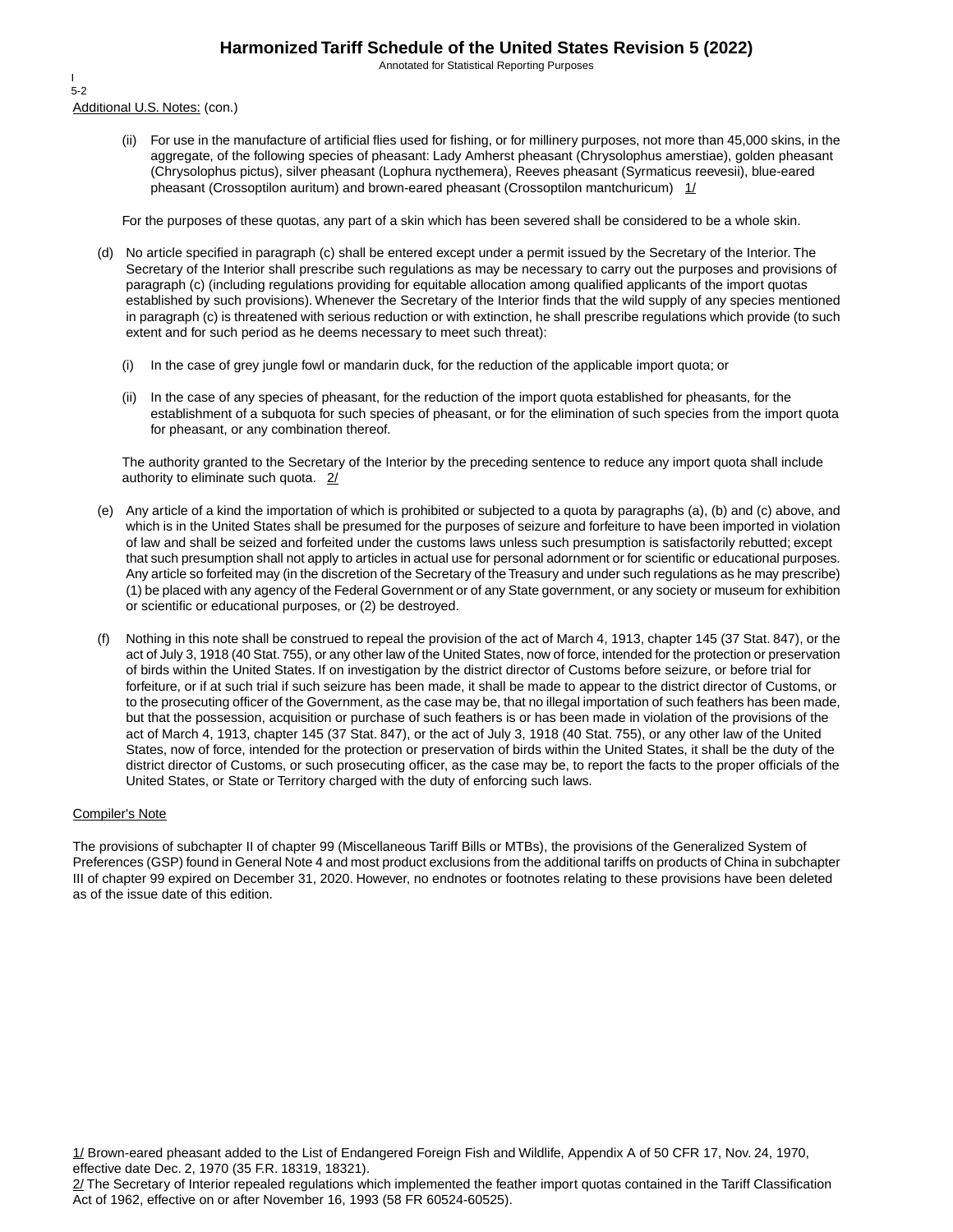Annotated for Statistical Reporting Purposes

| Heading/      | Stat.       |                                                                                                                                                                                                                                                              | Unit                  |         |                                                                                   |                |
|---------------|-------------|--------------------------------------------------------------------------------------------------------------------------------------------------------------------------------------------------------------------------------------------------------------|-----------------------|---------|-----------------------------------------------------------------------------------|----------------|
| Subheading    | Suf-<br>fix | <b>Article Description</b>                                                                                                                                                                                                                                   | of<br>Quantity        | General | Special                                                                           | $\overline{2}$ |
| 0501.00.00    |             | 00 Human hair, unworked, whether or not washed or scoured;                                                                                                                                                                                                   |                       |         |                                                                                   |                |
|               |             |                                                                                                                                                                                                                                                              | kg 1.4% <sup>1/</sup> |         | Free (A, AU, BH, CL, 20%<br>CO, D, E, IL, JO,<br>KR, MA, OM, P,<br>PA, PE, S, SG) |                |
| 0502          |             | Pigs', hogs' or boars' bristles and hair; badger hair and other<br>brushmaking hair; waste of such bristles or hair:                                                                                                                                         |                       |         |                                                                                   |                |
| 0502.10.00 00 |             | Pigs', hogs' or boars' bristles and hair and waste thereof   kg   0.8¢/kg <sup>2/</sup>                                                                                                                                                                      |                       |         | Free (A*, AU, BH,<br>CL, CO, D, E, IL,<br>JO, KR, MA, OM,<br>P, PA, PE, S, SG)    | 6.6¢/kg        |
| 0502.90.00 00 |             |                                                                                                                                                                                                                                                              |                       |         |                                                                                   | Free           |
| 0504.00.00    |             | Guts, bladders and stomachs of animals (other than fish),<br>whole and pieces thereof, fresh, chilled, frozen, salted, in brine,                                                                                                                             |                       |         |                                                                                   | Free           |
|               |             | Prepared for use as sausage casings:                                                                                                                                                                                                                         |                       |         |                                                                                   |                |
|               | 20          |                                                                                                                                                                                                                                                              |                       |         |                                                                                   |                |
|               | 40<br>60    |                                                                                                                                                                                                                                                              |                       |         |                                                                                   |                |
| 0505          |             | Skins and other parts of birds, with their feathers or down,<br>feathers and parts of feathers (whether or not with trimmed<br>edges) and down, not further worked than cleaned, disinfected<br>or treated for preservation; powder and waste of feathers or |                       |         |                                                                                   |                |
| 0505.10.00    |             | parts of feathers:                                                                                                                                                                                                                                           |                       |         |                                                                                   | 20%            |
|               |             | Meeting with ASTM D4522, Section 2.2 IDFB Testing<br>Regulations, Part 2, Sections 2.2, 2.3, Part 7 and Part<br>$11 - B:$                                                                                                                                    |                       |         |                                                                                   |                |
|               | 50          |                                                                                                                                                                                                                                                              |                       |         |                                                                                   |                |
|               | 55          |                                                                                                                                                                                                                                                              |                       |         |                                                                                   |                |
|               | 60          | Other:                                                                                                                                                                                                                                                       |                       |         |                                                                                   |                |
|               |             |                                                                                                                                                                                                                                                              |                       |         |                                                                                   |                |
| 0505.90       | 65          | Other:                                                                                                                                                                                                                                                       |                       |         |                                                                                   |                |
| 0505.90.20    |             |                                                                                                                                                                                                                                                              |                       |         | Free (A, AU, BH, CL, 20%<br>CO, D, E, IL, JO,<br>KR, MA, OM, P,<br>PA, PE, S, SG) |                |
|               | 20          |                                                                                                                                                                                                                                                              |                       |         |                                                                                   |                |
|               | 40          |                                                                                                                                                                                                                                                              |                       |         |                                                                                   |                |
| 0505.90.60 00 |             |                                                                                                                                                                                                                                                              |                       |         |                                                                                   | 20%            |
| 0506          |             | Bones and horn-cores, unworked, defatted, simply prepared<br>(but not cut to shape), treated with acid or degelatinized;<br>powder and waste of these products:                                                                                              |                       |         |                                                                                   |                |
| 0506.10.00 00 |             |                                                                                                                                                                                                                                                              |                       |         |                                                                                   | Free           |
| 0506.90.00    |             |                                                                                                                                                                                                                                                              |                       |         |                                                                                   | Free           |
|               | 20          |                                                                                                                                                                                                                                                              |                       |         |                                                                                   |                |
|               | 40          |                                                                                                                                                                                                                                                              |                       |         |                                                                                   |                |
|               |             |                                                                                                                                                                                                                                                              |                       |         |                                                                                   |                |
|               |             |                                                                                                                                                                                                                                                              |                       |         |                                                                                   |                |

I 5-3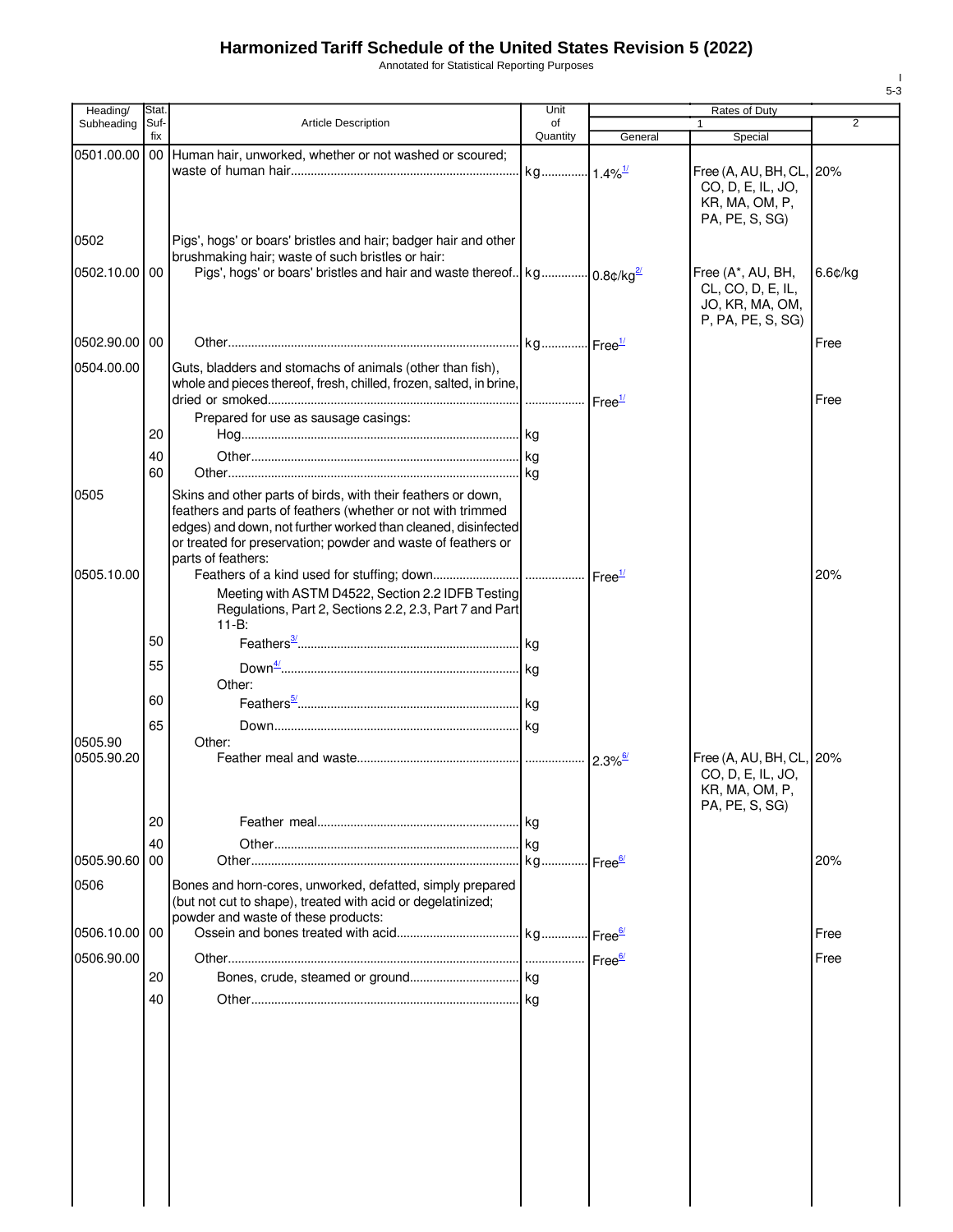Annotated for Statistical Reporting Purposes

| Heading/      | Stat.       |                                                                                                                                                                                                                                           | Unit           |         |                                                                                   |                |
|---------------|-------------|-------------------------------------------------------------------------------------------------------------------------------------------------------------------------------------------------------------------------------------------|----------------|---------|-----------------------------------------------------------------------------------|----------------|
| Subheading    | Suf-<br>fix | Article Description                                                                                                                                                                                                                       | of<br>Quantity | General | 1<br>Special                                                                      | $\overline{2}$ |
| 0507          |             | Ivory, tortoise-shell, whalebone and whalebone hair, horns,<br>antlers, hooves, nails, claws and beaks, unworked or simply<br>prepared but not cut to shape; powder and waste of these<br>products:                                       |                |         |                                                                                   |                |
| 0507.10.00 00 |             |                                                                                                                                                                                                                                           |                |         |                                                                                   | Free           |
| 0507.90.00    |             |                                                                                                                                                                                                                                           |                |         |                                                                                   | Free           |
|               | 10          |                                                                                                                                                                                                                                           |                |         |                                                                                   |                |
|               | 90          |                                                                                                                                                                                                                                           |                |         |                                                                                   |                |
|               |             | 0508.00.00 00 Coral and similar materials, unworked or simply prepared but<br>not otherwise worked; shells of molluscs, crustaceans or<br>echinoderms and cuttlebone, unworked or simply prepared                                         |                |         |                                                                                   | Free           |
| 0510.00       |             | Ambergris, castoreum, civet and musk; cantharides; bile,<br>whether or not dried; glands and other animal products used<br>in the preparation of pharmaceutical products, fresh, chilled,<br>frozen or otherwise provisionally preserved: |                |         |                                                                                   |                |
| 0510.00.20 00 |             |                                                                                                                                                                                                                                           |                |         | Free (A, AU, BH, CL, 20%<br>CO, D, E, IL, JO,<br>KR, MA, OM, P,<br>PA, PE, S, SG) |                |
| 0510.00.40    |             |                                                                                                                                                                                                                                           |                |         |                                                                                   | Free           |
|               | 10          |                                                                                                                                                                                                                                           |                |         |                                                                                   |                |
|               | 20          |                                                                                                                                                                                                                                           |                |         |                                                                                   |                |
|               | 40          | Cantharides; glands (other than pancreas), organs<br>and other animal products used in the preparation of                                                                                                                                 |                |         |                                                                                   |                |
|               |             |                                                                                                                                                                                                                                           |                |         |                                                                                   |                |

I 5-4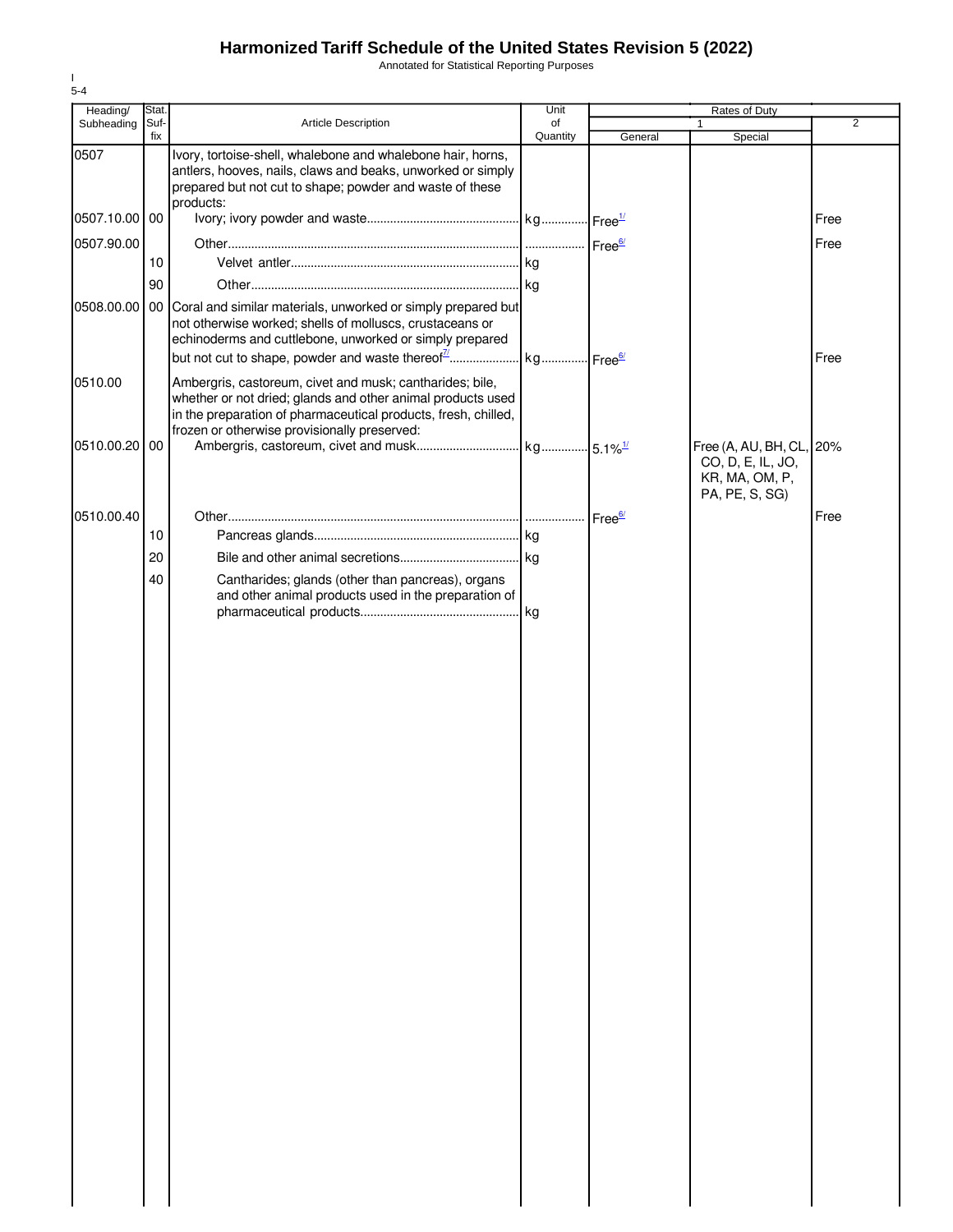Annotated for Statistical Reporting Purposes

| Heading/      | Stat.       |                                                                                                                          | Unit           |         |                                                                                |                |
|---------------|-------------|--------------------------------------------------------------------------------------------------------------------------|----------------|---------|--------------------------------------------------------------------------------|----------------|
| Subheading    | Suf-<br>fix | Article Description                                                                                                      | of<br>Quantity | General | Special                                                                        | $\overline{2}$ |
| 0511          |             | Animal products not elsewhere specified or included; dead<br>animals of chapter 1 or 3, unfit for human consumption:     |                |         |                                                                                |                |
| 0511.10.00    |             |                                                                                                                          |                |         |                                                                                | 10%            |
|               | 10          |                                                                                                                          | doses          |         |                                                                                |                |
|               | 90          |                                                                                                                          |                |         |                                                                                |                |
| 0511.91.00    |             | Other:<br>Products of fish or crustaceans, molluscs or other                                                             |                |         |                                                                                |                |
|               |             | aquatic invertebrates; dead animals of chapter 3    Free <sup>6/</sup>                                                   |                |         |                                                                                | Free           |
|               | 10          |                                                                                                                          |                |         |                                                                                |                |
|               | 90          |                                                                                                                          |                |         |                                                                                |                |
| 0511.99       |             | Other:                                                                                                                   |                |         |                                                                                |                |
| 0511.99.20    | 00          | Parings and similar waste of raw hides or skins;<br>glue stock not elsewhere specified or included kg Free <sup>6/</sup> |                |         |                                                                                | Free           |
| 0511.99.30    |             | Products chiefly used as food for animals or as                                                                          |                |         |                                                                                | 10%            |
|               | 30          | Antarctic krill (Euphausia superba) kg                                                                                   |                |         |                                                                                |                |
|               | 60          | Horsehair and horsehair waste, whether or not put                                                                        |                |         |                                                                                |                |
| 0511.99.33    | 00          | up as a layer with or without supporting material kg Free <sup>6/</sup>                                                  |                |         |                                                                                | Free           |
|               |             |                                                                                                                          |                |         |                                                                                |                |
| 0511.99.36 00 |             |                                                                                                                          |                |         | Free (A+, AU, BH,<br>CL, CO, D, E, IL,<br>JO, KR, MA, OM,<br>P, PA, PE, S, SG) | 15%            |
| 0511.99.40    |             |                                                                                                                          |                |         | Free (A, AU, BH, CL,<br>CO, D, E, IL, JO,<br>KR, MA, OM, P,<br>PA, PE, S, SG)  | 10%            |
|               |             | Cattle embryos:                                                                                                          |                |         |                                                                                |                |
|               | 24          |                                                                                                                          |                |         |                                                                                |                |
|               | 28<br>30    |                                                                                                                          |                |         |                                                                                |                |
|               | 40          |                                                                                                                          |                |         |                                                                                |                |
|               | 70          |                                                                                                                          |                |         |                                                                                |                |
|               |             |                                                                                                                          |                |         |                                                                                |                |
|               |             |                                                                                                                          |                |         |                                                                                |                |

I 5-5